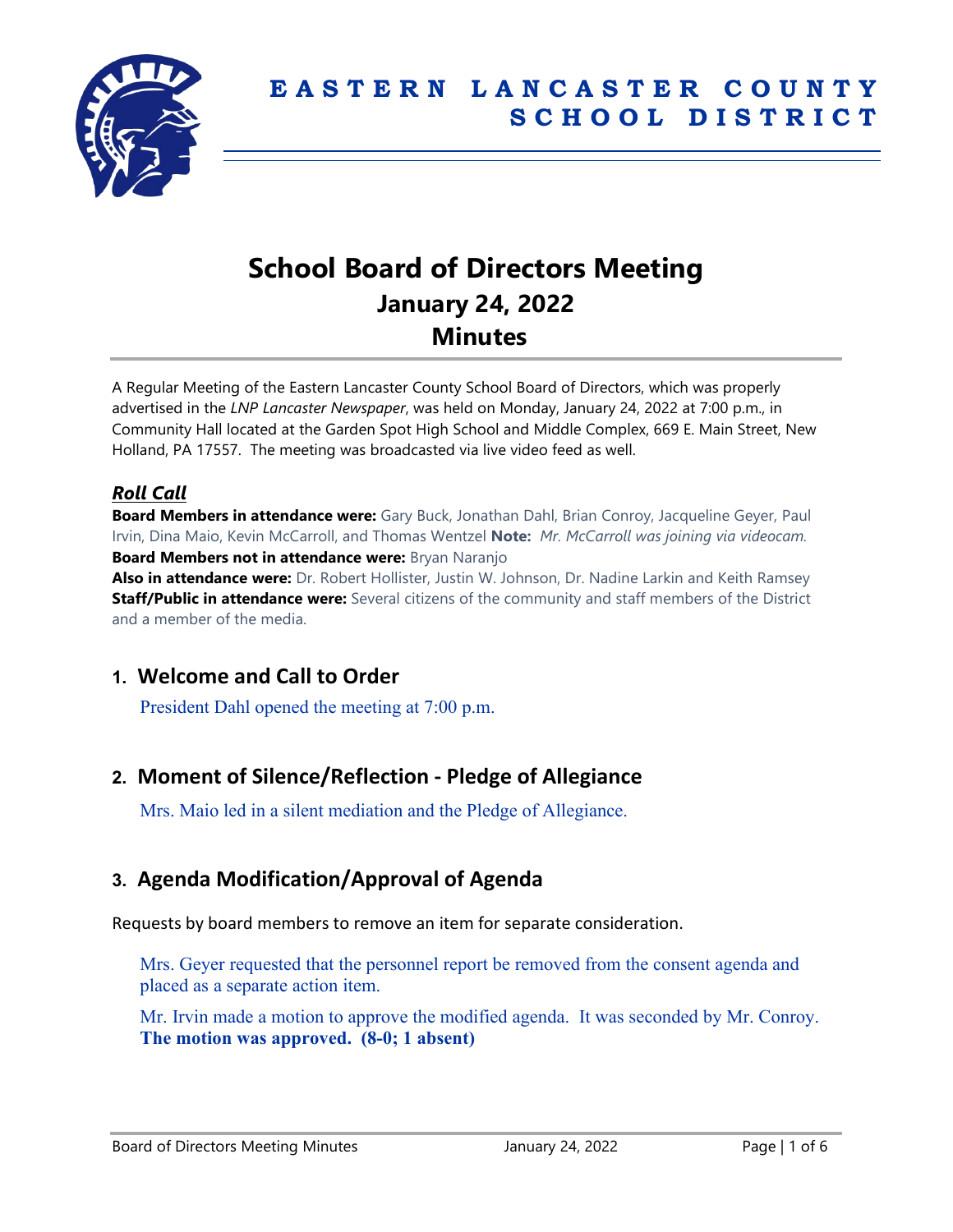## **4. Student of the Month Presentation**

Dr. Sanger presented and congratulated the Students of the Month for the month of December being chosen for their character trait of "Pursuit of Excellence".

Grade 12: Emma Burger, New Holland, PA, with parents Mr. & Mrs. Michael & Stephanie Burger Grade 11: Alan Krock, Narvon, PA, with parents Mr. & Mrs. Brad & Sharon Krock Grade 10: Jada Dickson, New Holland, PA, Unable to Attend Grade 9: Megan Hechler, Denver, PA, with parents Mr. & Mrs. James & Karen Hechler

# **5. Citizens of the District Comments**

The Board encourages citizens of the district to come before the Board to present their petitions, inquiries, or other communications of interest. The Board invites public (Citizens of the District) to comment on any topic that is within the Board's jurisdiction. As outlined in Board Policy 903, the Board requires that public participants be residents or taxpayers of this district.

Due to the virtual aspect of the Board meeting, the Board is requesting if you wish to provide public comment during the virtual board meeting, you should sign-up to do so by completing the online form prior to the meeting.

[PUBLIC COMMENT SIGN-UP FORM](https://forms.gle/zDXXoX8rZQUxt1Ap6) (*Please use this form only if you are not attending the meeting in person.*)

*Public comments will be read aloud during the public comment section of the agenda.*

Thank you.

SUBMITTED COMMENTS (VIA PUBLIC COMMENT SIGN-UP FORM): **None**

Kim Eby, New Holland, PA Mrs. Eby said a prayer.

# **6. Special Presentation - Carl Hogan, BBD, LLP, - Review Audit Report Year Ending June 30, 2021**

Mr. Ramsey introduced Mr. Carl Hogan of BBD, LLP who presented a summary of the audit report for year ending June 30, 2021, for the District.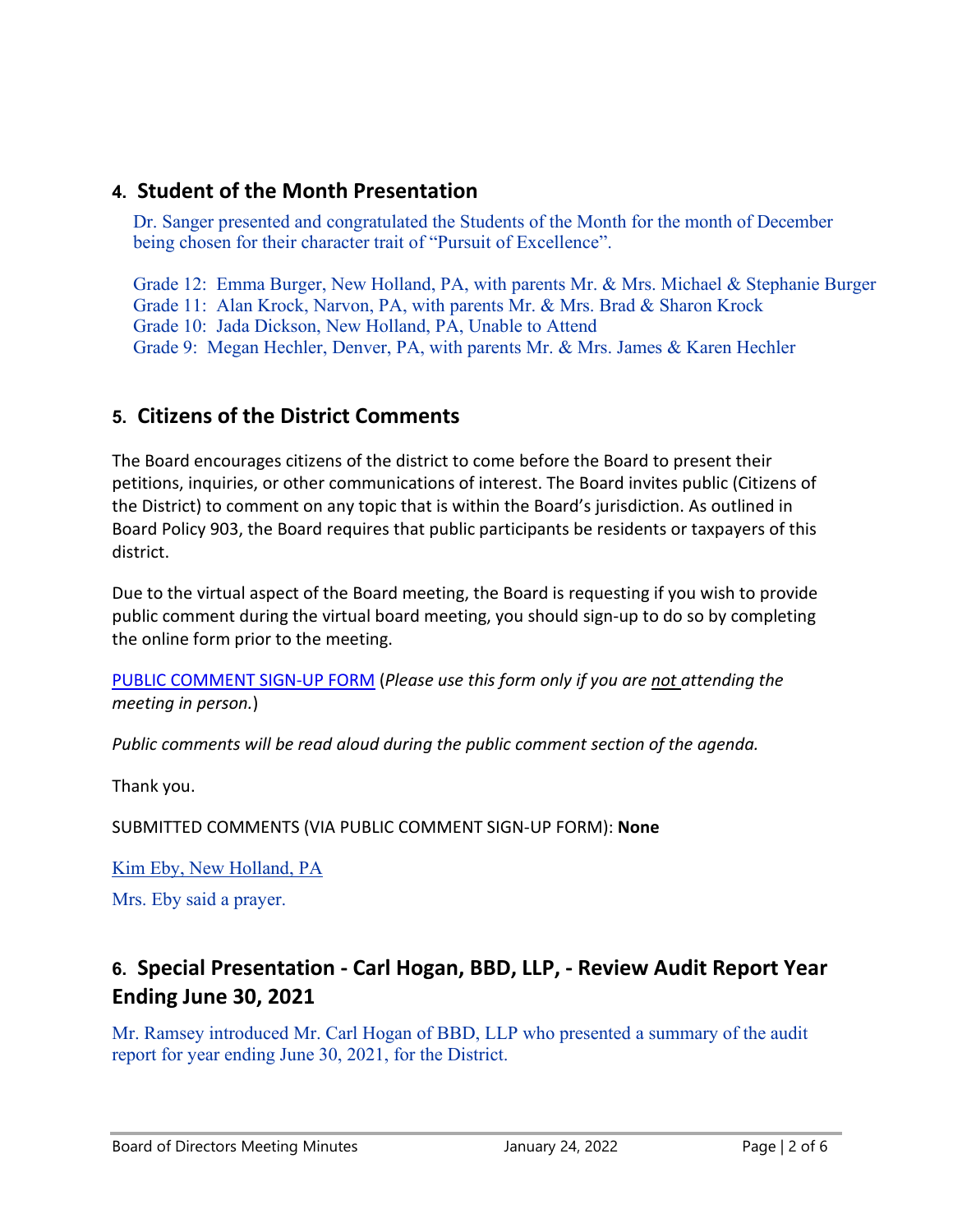Mr. Hogan noted that the District would be debt-free as of February 15, 2022. He also noted that all reports regarding the audit report will filed in a timely manner.

President Dahl thanked Mr. Ramsey for his work with the School District.

# **7. Consent Agenda**

Items listed under the Consent Agenda section of our Board Meeting Agenda are considered to be routine and are acted on by the Board in one motion. There is no Board discussion of these items individually prior to the Board vote unless a member of the Board requests that a specific item be removed from the Consent Agenda. Requests to remove an item from the Consent Agenda will be accepted at agenda section 3. Agenda Modification/Approval of Agenda. (Requests to remove an item for separate consideration). Items Removed from the Consent Agenda will be moved to agenda section "Action Items."

Mr. Irvin made a motion to approve the consent agenda. It was seconded by Mr. Conroy. **The motion was approved. (8-0; 1 absent)**

- **7.a. Approval of Minutes**
- **7.b. Treasurer's Report**
- **7.c. Bills Paid**
- **7.d. Cafeteria Fund Treasurer's Report**
- **7.e. Investments**
- **7.f. Student Activity Account**
- **7.g. Approve Budgetary Transfers**

**7.h. Approval of audit report for year ended June 30, 2021, which includes budget transfers, fund designations and fund transfers**

**7.i. Approval of School Board Policy 203 - Immunizations & Communicable Diseases - Second and Final Reading**

**7.j. Approval of the Lancaster County Career & Technology Center (LCCTC) 2022-23 Operating Budget**

#### **7.k. Approval of Turnover of 2021 Delinquent Real Estate Taxes - MOTION BELOW**

Motion to acknowledge receipt from Lancaster County Tax Collection Bureau as collector of district real estate tax, and filing with the Lancaster County Tax Claim Bureau on or before January 18, 2022, for collection of delinquent taxes, of Certification of Uncollected Real Estate Taxes due and payable in calendar year 2021 which remained unpaid, which Certification is in form as presented to the school board at this meeting.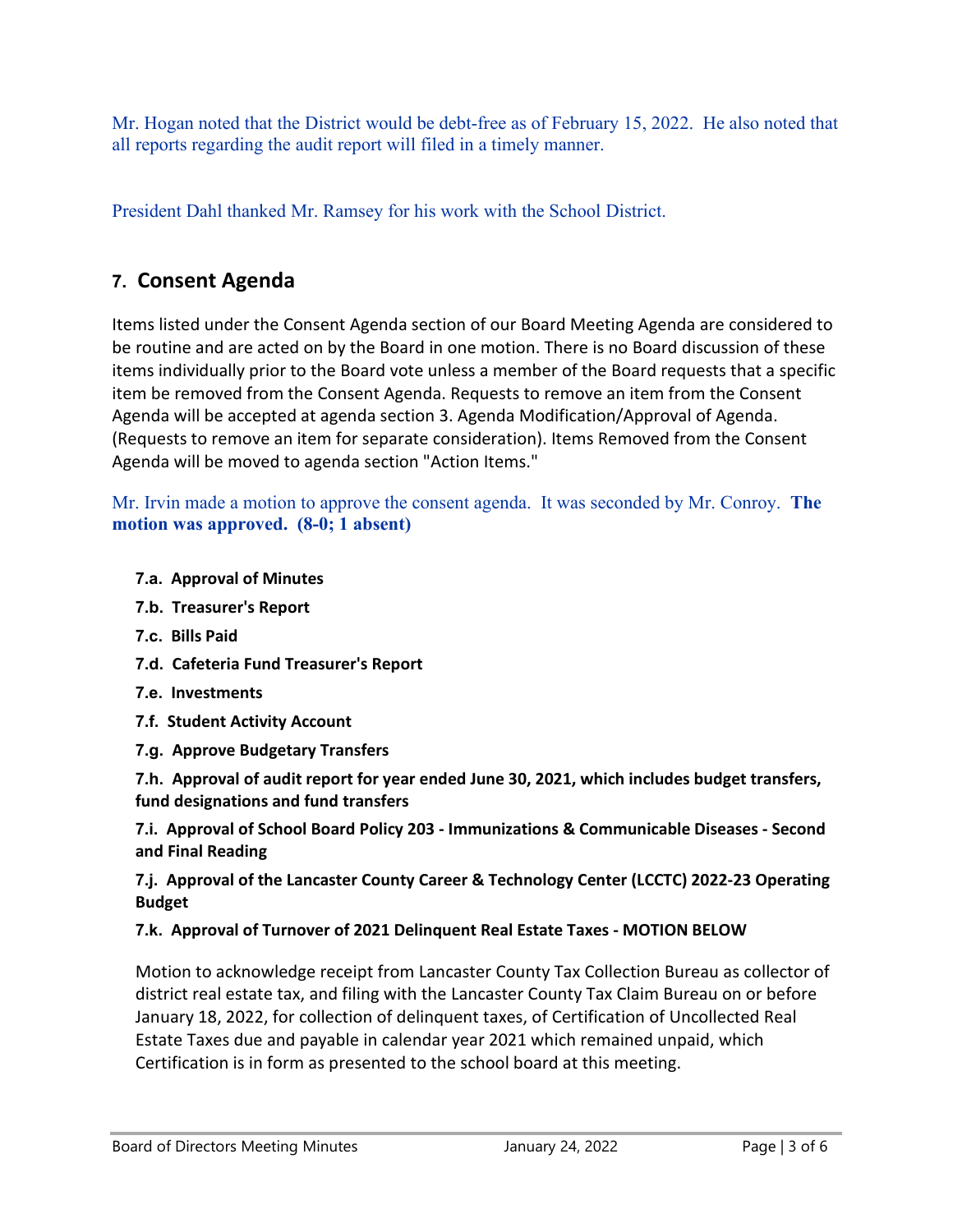*The total amount of unpaid taxes that were turned over to the Lancaster County Tax Claim Bureau for collection was \$471,728.63.*

**Below are the total amounts turned over by year:**

| Tax Year | <b>Amount</b> |
|----------|---------------|
| 2018     | \$620,469.42  |
| 2019     | \$621,223.48  |
| 2020     | \$491,390.97  |
| 2021     | \$471,728.63  |

**7.l. Approval of Affidavits of Guardianship**

### **8. Action Items**

Items Removed from Consent Agenda for Separate Consideration.

#### **8.a. Approve Personnel Report**

The Board and Administration discussed the support staff changes for approval on the personnel report regarding pay increases and additional personal days.

President Dahl made a motion to approve the personnel report minus the benefit adjustments for support staff. It was seconded by Mr. Conroy. **The motion was approved. (8-0; 1 absent)**

#### **8.b. Approval to Reinstate Brain Pop for the Second Semester**

The Administration updated the Board on BrainPOP and the guardrails and filters put in place to manage the resource program. The Board and Administration further discussed the reinstatement of BrainPOP and other resource programs.

Mr. Irvin made a motion to Approve to Reinstate Brain Pop for the Second Semester. It was seconded by Mr. Buck. **The motion was approved. (8-0; 1 absent)**

### **9. Reports**

#### **9.a. Lancaster County Tax Collection Bureau**

Mr. Ramsey reported on the Lancaster County Tax Collection Bureau January 12<sup>th</sup> Reorganization meeting.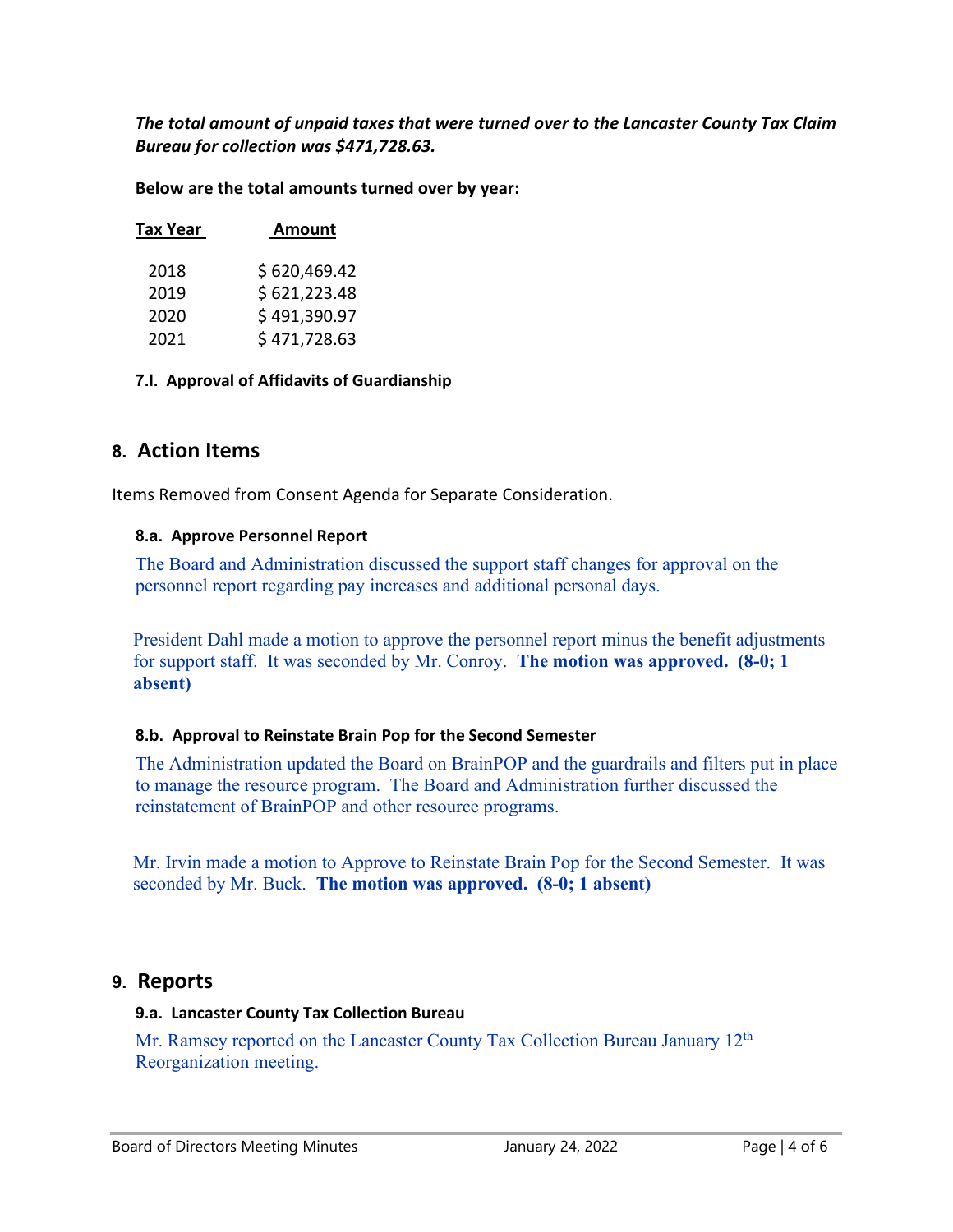#### **9.b. Lancaster-Lebanon IU13**

Mr. Irvin shared several highlights from the January  $12<sup>th</sup>$  board meeting report: He noted that the IU13 had hired new executive director and voted on new Board president. He reported that the IU13 Board approved \$7,045,715.62 in disbursements and approved new or addition to service contracts for Business Services, Early Childhood & Special Education Services, Instructional/Technology Services and Human Resource Services. He noted that there were ten (10) resignations, one (1) termination, two (2) retirements, twenty-two (22) new hires, twenty (20) changes in position or salaries, and seven (7) leaves of absence. Mr. Irvin also informed the Board that the IU13 approved the hiring of the new executive director. He had distributed to the Administration copies of the IU13 newsletter Helping Districts Help Students, and the Board meeting highlights.

#### **9.c. Lancaster CTC**

Mr. Conroy noted that the Lancaster County CTC JOC would be meeting the upcoming Thursday. He did note that the Automotive Technician program was nationally recognized.

#### **9.d. Legislative**

No Report.

Mr. Wentzel commented on the redistricting discussions and the shift of representatives of the Eastern Lancaster County School District due to redistricting.

### **10. Superintendent's Report**

Dr. Larkin reported that this was Dr. Hollister's last day and thanked him for his 16 years of service.

Dr. Larkin also updated the Board on the bus driver concerns and noted that the District was working on keeping learners in school.

Dr. Larkin updated the Board on the incident that occurred in the kiln room in the Art Department. Dr. Larkin thanked everyone who was in involved and helped with the situation.

Dr. Larkin presented President Dahl and Mr. Irvin with honorary certificates from Pennsylvania School Board Association for their service on the Board.